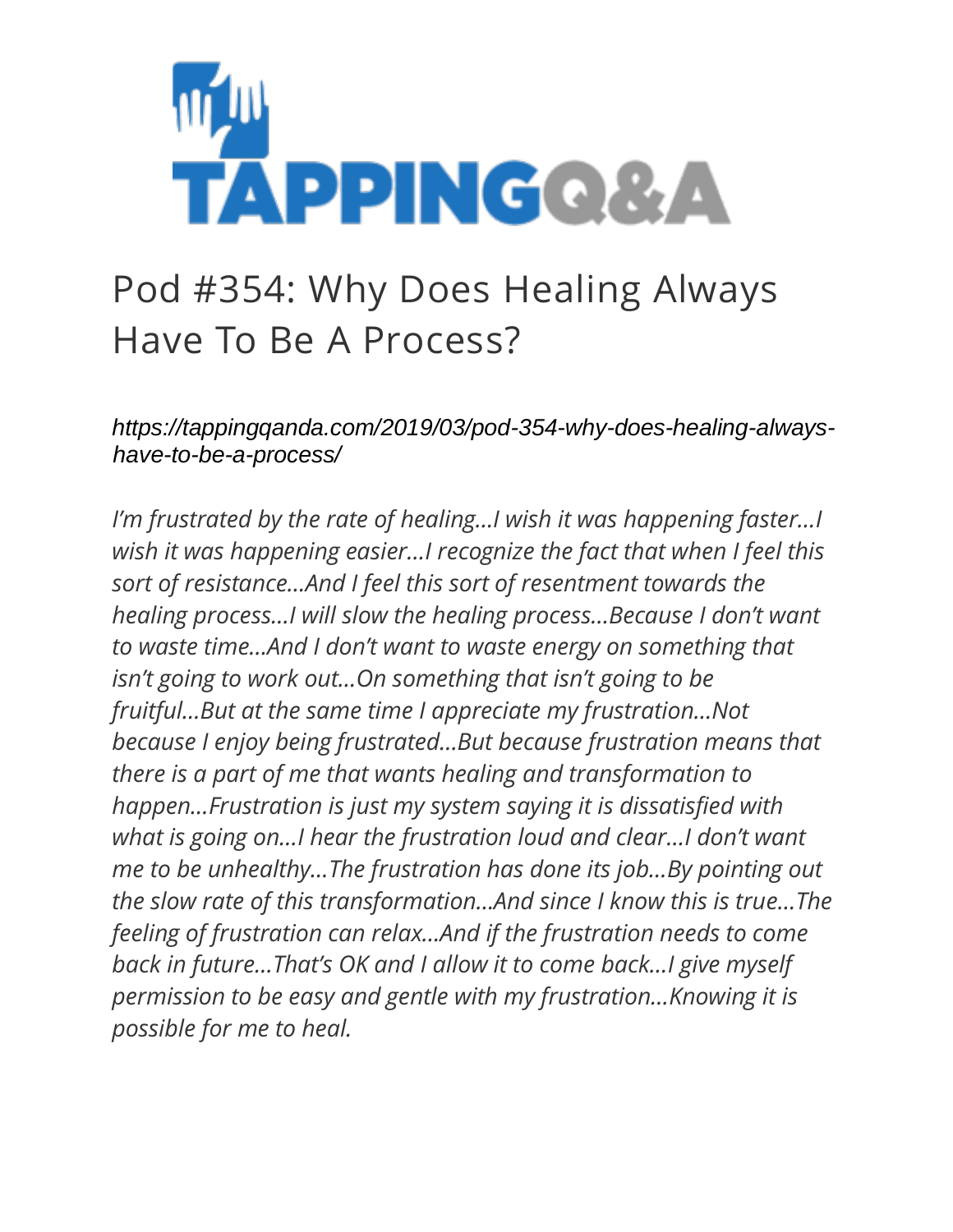

*Intellectually I understand that transformation is a process…I understand that sometimes it doesn't happen in a single step…That is because some of my issues are more complicated…Some of my issues have multiple layers to them…Sometimes my goal for tapping is to create release in the moment…And tapping is a very good tool for doing exactly that…But at times I want to create lasting and deep change…It's more than just dealing with symptoms in the moment…I'm not looking for quick relief…I'm looking for a long term transformation…I give myself permission to be patient with the process…Even though I would like this to be quick…It is more important that it is lasting change…I give myself permission to be easy with the process…I give myself permission to allow this to take time…I am in this for the long haul…I am in this for long term, lasting transformation…I'm open to the possibility of instantaneous healing…But I'm willing to put in the work for lasting transformation even if it is not instantaneous.*

*I give myself permission to heal…I give myself permission to transform…By giving myself permission to heal and transform…I'm acknowledging that some of this work might be hard…I recognize the fact that I can do hard work in a way that is safe and healthy for me…I give myself permission to put in the time and effort…By investing in the short term in this way…I am ensuring my long term transformation will be lasting and deep…My goal is lasting transformation…I trust my system to create the process that will allow the healing to persist…To allow this transformation to take root…I am a healing machine…And I allow my system to keep healing.*